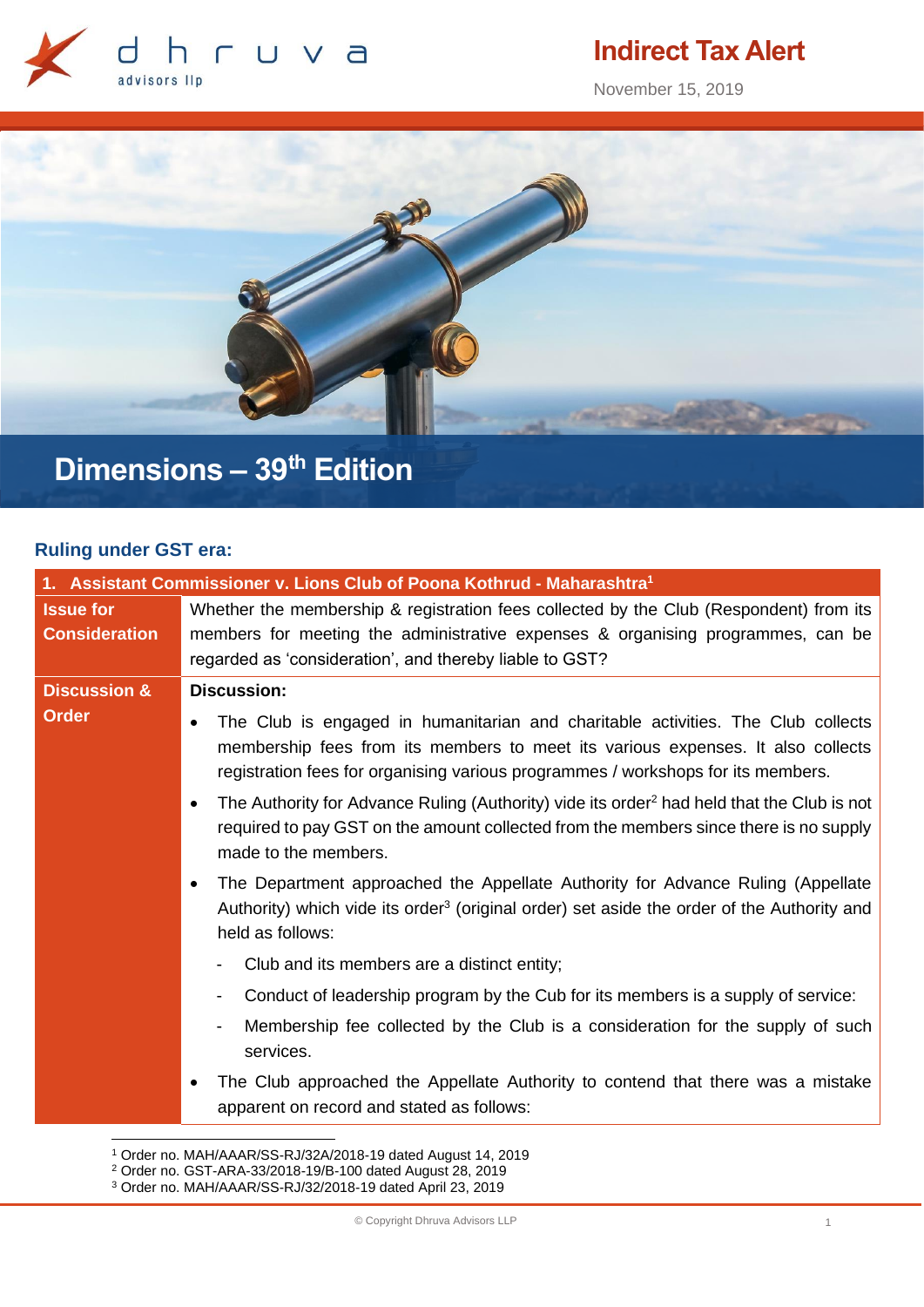

|                                                           | The membership fee collected was only used for administrative purpose such as<br>printing of circulars, stationery, postage, meeting expenses;                                                                                                                                                                                                                                                                                                                                                                                     |
|-----------------------------------------------------------|------------------------------------------------------------------------------------------------------------------------------------------------------------------------------------------------------------------------------------------------------------------------------------------------------------------------------------------------------------------------------------------------------------------------------------------------------------------------------------------------------------------------------------|
|                                                           | The Club submitted the Declaration of Body of Individuals (Bol), wherein it was<br>declared that the membership fees could only be used for meeting administrative<br>expenses.                                                                                                                                                                                                                                                                                                                                                    |
|                                                           | Separate registration fee was collected for the conduct of leadership programs.                                                                                                                                                                                                                                                                                                                                                                                                                                                    |
|                                                           | The Appellate Authority observed as follows:                                                                                                                                                                                                                                                                                                                                                                                                                                                                                       |
|                                                           | There is no cogent evidence or ground to insinuate that the membership fee<br>collected by the Club is also appropriated towards training programmes/ leadership<br>skills, etc.;                                                                                                                                                                                                                                                                                                                                                  |
|                                                           | The flyers in respect of the various programmes separately contain the registration<br>fees associated with such programmes;                                                                                                                                                                                                                                                                                                                                                                                                       |
|                                                           | The Club has agreed to pay the GST on the leadership programmes, etc. subject to<br>$\qquad \qquad \blacksquare$<br>their annual turnover exceeding the threshold limit;                                                                                                                                                                                                                                                                                                                                                           |
|                                                           | Order:                                                                                                                                                                                                                                                                                                                                                                                                                                                                                                                             |
|                                                           | Membership fees collected for meeting administrative expenses will not be considered<br>as 'consideration' under GST;                                                                                                                                                                                                                                                                                                                                                                                                              |
|                                                           | Registration fees collected for organising programmes / workshops will be regarded as<br>٠<br>'consideration' for a supply and liable to GST.                                                                                                                                                                                                                                                                                                                                                                                      |
| <b>Dhruva</b><br><b>Comments /</b><br><b>Observations</b> | In a similar case of Rotary Club of Mumbai Western Elite <sup>4</sup> , the Authority observed that<br>٠<br>the expenses incurred towards the administrative purpose was much more than the fees<br>collected in respect of the same and such excess expenditure was met from<br>membership fees collected. Accordingly, relying upon the original order, it was held that<br>the membership fees collected was liable to GST.<br>The Authority has previously passed rulings <sup>5</sup> based on the original order (supra) and |
|                                                           | held that the membership fees is chargeable to GST. Accordingly, such rulings would<br>need reconsideration considering that the Appellate Authority has modified its Original<br>Order (supra).                                                                                                                                                                                                                                                                                                                                   |
|                                                           | It would be interesting to have a relook at Corporate / Society / Trust structures<br>considering recent Supreme Court judgment in case of Calcutta Club and examine<br>applicability or otherwise of GST.                                                                                                                                                                                                                                                                                                                         |

### **2. M/s. Toyota Tsusho India Private Ltd. – Karnataka<sup>6</sup>**

### **Issue for Consideration** Whether the restriction on refund of IGST paid on exports of goods or services contained in Rule 96(10) of the CGST Rules, would apply to all exports done on payment of IGST, even when the Applicant procures only a certain quantity of goods at a concessional rate of 0.10% under Notification No. 40/ 2017 – Central Tax (Rate) dated October 23, 2017?

<sup>4</sup> Order no. GST-ARA-12/2019-20/B-106 dated October 4, 2019

<sup>5</sup> Rotary Club of Mumbai Queens Necklace [Order no. GST-ARA-118/2018-19/B-46 dated April 30, 2019

<sup>6</sup> Order no. KAR ADRG 52/2018-19 dated September 18, 2019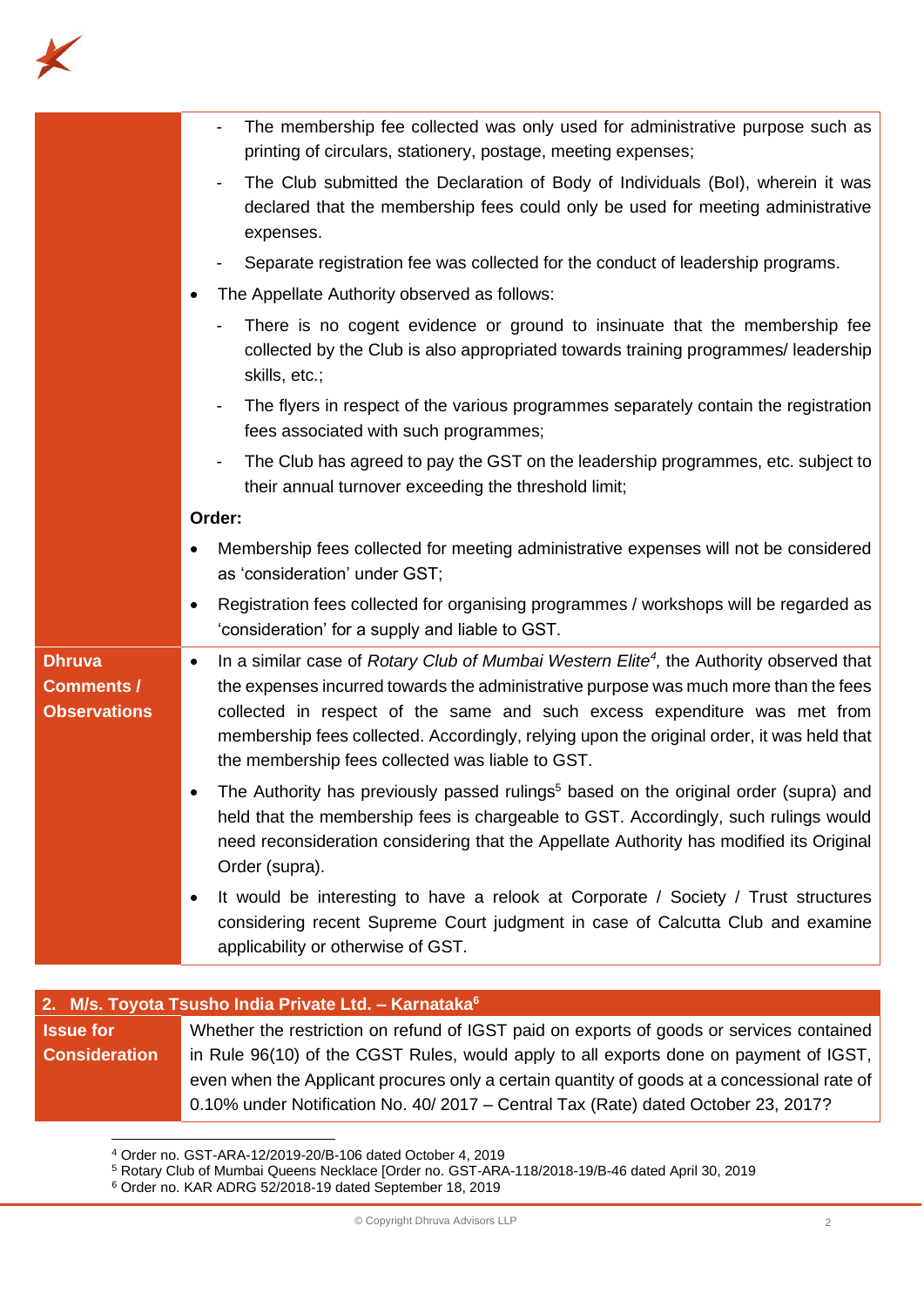

| <b>Ruling</b><br>The Applicant currently procures various goods such as motor cars, automobile parts,<br>$\bullet$<br>etc. on payment of GST and exports the same under a Letter of Undertaking (LUT)<br>without payment of IGST.<br>The Applicant now proposes to undertake additional transactions whereby it would:<br>$\bullet$<br>Export the goods on payment of IGST, and<br>Export a small quantity of the goods under LUT which would be procured at a<br>concessional rate of 0.10% (i.e. as a merchant exporter) in terms of Notification No.<br>40/2017 (supra).<br>The Applicant approached the Authority to contend that it should be eligible to claim the<br>٠<br>refund of IGST paid on the export of goods which were procured on full payment of tax<br>irrespective of the restriction under Rule 96(10) of CGST Rules. The Applicant's<br>arguments in this regard are as follows: |  |
|--------------------------------------------------------------------------------------------------------------------------------------------------------------------------------------------------------------------------------------------------------------------------------------------------------------------------------------------------------------------------------------------------------------------------------------------------------------------------------------------------------------------------------------------------------------------------------------------------------------------------------------------------------------------------------------------------------------------------------------------------------------------------------------------------------------------------------------------------------------------------------------------------------|--|
|                                                                                                                                                                                                                                                                                                                                                                                                                                                                                                                                                                                                                                                                                                                                                                                                                                                                                                        |  |
|                                                                                                                                                                                                                                                                                                                                                                                                                                                                                                                                                                                                                                                                                                                                                                                                                                                                                                        |  |
|                                                                                                                                                                                                                                                                                                                                                                                                                                                                                                                                                                                                                                                                                                                                                                                                                                                                                                        |  |
|                                                                                                                                                                                                                                                                                                                                                                                                                                                                                                                                                                                                                                                                                                                                                                                                                                                                                                        |  |
|                                                                                                                                                                                                                                                                                                                                                                                                                                                                                                                                                                                                                                                                                                                                                                                                                                                                                                        |  |
| The intent of Rule 96(10) of the CGST Rules is to ensure that the exporter does not<br>utilize the ITC availed on other domestic supplies for making the payment of IGST.<br>The said intent is also clarified vide Circular no. 45/19/2018-GST dated May 30,<br>2018. Further, the said circular also states that the restriction under Rule 96(10) is<br>not applicable to an exporter who has procured goods from those suppliers who<br>have not availed the benefit of Notification no. 40/2017.                                                                                                                                                                                                                                                                                                                                                                                                  |  |
| Accordingly, the Applicant is claiming the refund of only those goods which have<br>been procured from suppliers who have not availed the benefit of concessional rate<br>of tax under Notification no. 40/2017;                                                                                                                                                                                                                                                                                                                                                                                                                                                                                                                                                                                                                                                                                       |  |
| The denial of refund of IGST paid on all exports merely because certain supplies<br>were received by availing the benefit of Notification no. 40/2017 would be a grossly<br>narrow interpretation of the law and against the principle of natural justice.                                                                                                                                                                                                                                                                                                                                                                                                                                                                                                                                                                                                                                             |  |
| Furthermore, even if an assumption was made as to the intention of the legislature<br>is to restrict the refund of IGST for procuring even a small portion of goods by<br>availing the benefit of the aforesaid notification, the fact that the law does not<br>prescribe a time limit upto which such restriction will apply, makes such an<br>interpretation unviable.                                                                                                                                                                                                                                                                                                                                                                                                                                                                                                                               |  |
| The Authority observed as follows:<br>٠                                                                                                                                                                                                                                                                                                                                                                                                                                                                                                                                                                                                                                                                                                                                                                                                                                                                |  |
| The restriction under Rule 96(10) is very clear which states that the refund of IGST<br>paid would not be eligible where the person has received the supplies on which the<br>benefit of Notification no. 40/2017 has been taken and is not related to individual<br>transactions;                                                                                                                                                                                                                                                                                                                                                                                                                                                                                                                                                                                                                     |  |
| A person can always claim the refund of ITC by clearing the exports under LUT;                                                                                                                                                                                                                                                                                                                                                                                                                                                                                                                                                                                                                                                                                                                                                                                                                         |  |
| Further, the scheme of Merchant Exports was brought into effect from October 23,<br>2017 vide Notification no. 40/ 2017 and Rule 96(10) also came into effect from the<br>same date. Hence, there is an alignment of the Merchant Exports scheme and the<br>refund of IGST paid on exports.                                                                                                                                                                                                                                                                                                                                                                                                                                                                                                                                                                                                            |  |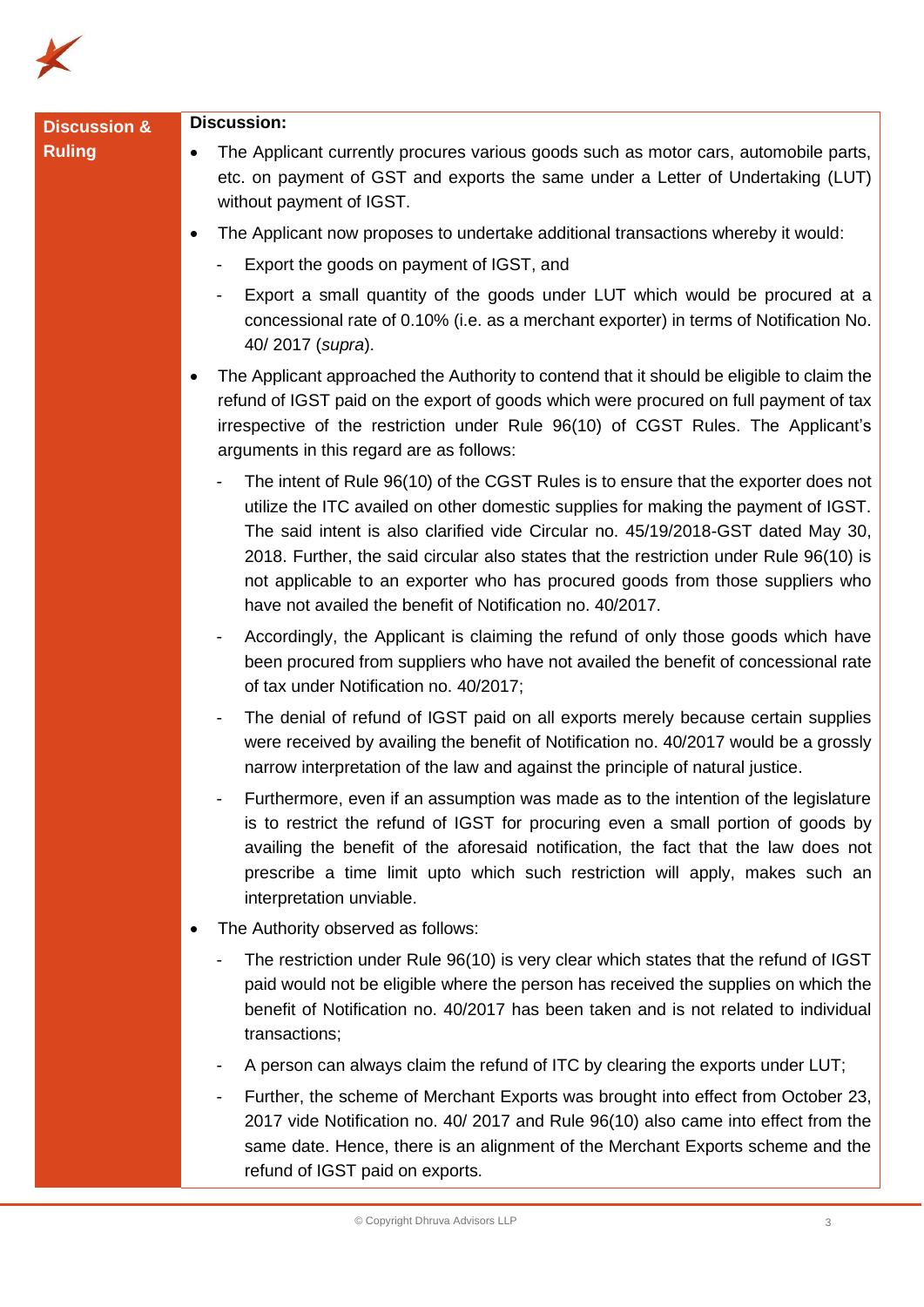

|                                                           | <b>Ruling:</b>                                                                                                                                                                                                                                                                                                                                                                                                                                                                                                                                                                               |
|-----------------------------------------------------------|----------------------------------------------------------------------------------------------------------------------------------------------------------------------------------------------------------------------------------------------------------------------------------------------------------------------------------------------------------------------------------------------------------------------------------------------------------------------------------------------------------------------------------------------------------------------------------------------|
|                                                           | The persons who have procured goods by availing the benefit of Notification no. 40/2017<br>are not eligible to claim refund of the IGST paid on all exports, irrespective of the other<br>transactions made by such persons.                                                                                                                                                                                                                                                                                                                                                                 |
| <b>Dhruva</b><br><b>Comments /</b><br><b>Observations</b> | The provisions originally cast a restriction on the supplier to the exporter for not claiming<br>concessional rate of GST, which subsequently got retrospectively amended to place<br>restriction on the exporter for claiming refund of GST paid on exports, if goods were<br>purchased at a concessional rate of GST. The restriction under Rule 96(10) of CGST Rules,<br>has been inserted to restrict the utilization of accumulated ITC where the exports are made<br>on payment of tax. Further, the restriction applied in the Rule is qua the person and not qua<br>the transaction. |